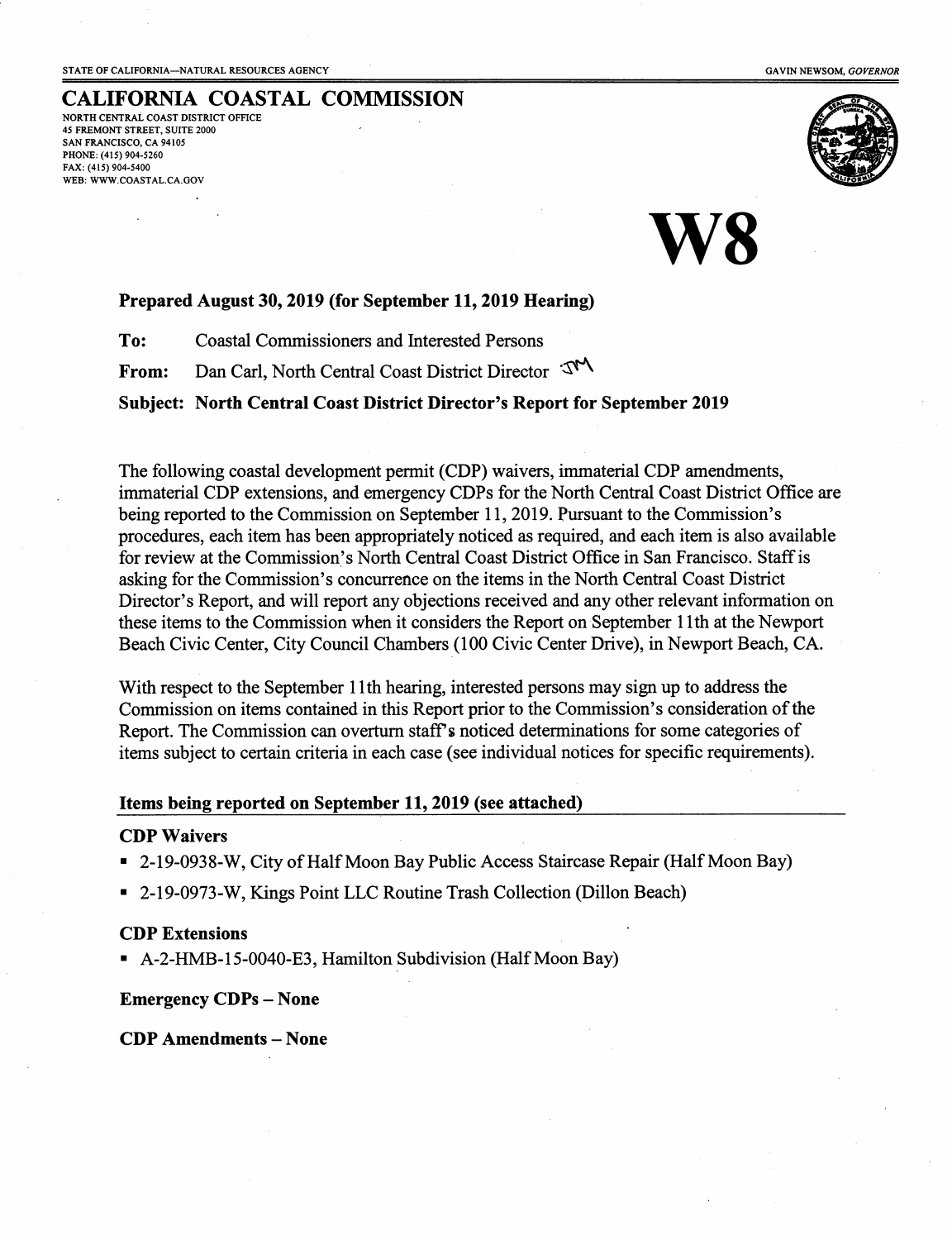CALIFORNIA COASTAL COMMISSION NORTH CENTRAL COAST DISTRICT OFFICE 45 FREMONT STREET, SUITE 2OOO SAN FRANCISCO, CA 94105 PHONE; (415) 904-5260 FAX: (415) 904-5400 WEB: WWW.COASTAL.CA.GOV



# NOTICE OF PROPOSED PERMIT

**Date:** August 27, 2019

To: All lnterested Parties

- From: Jeannine Manna, North Central Coast District Manager  $\mathbb{C}^1$ Julia Koppman Norton, Coastal Planner
- Subject: Coastal Development Permit (CDP) Waiver 2-19-0938-W Applicant: City of Half Moon Bay, Planning & Engineering Departments

### Proposed Development

Repair of an existing public access staircase by filling voids between the stair landing and the supporting boulders with non-hazaxdous polyurethane using small hand tools, located along the Coastal Trail leading to Canada Verde Beach, at 1 Miramontes Point Road in Half Moon Bay, San Mateo County.

### Executive Director's Waiver Determination

Pursuant to Title 14, Section 13252 of the California Code of Regulations, and based on project plans and information submitted by the Applicant regarding the proposed development, the Executive Director of the California Coastal Commission hereby waives the requirernent for a CDP for the following reasons:

The proposed project will provide immediate safety improvements to an existing public access staircase to the beach. The void would be filled with non-hazardous polyurethane, using small hand tools over a short, two-day time frame. The Applicant is in the process of developing a longer-term solution to eventually replace the staircase in a manner that will better minimize visual impacts and hard structures on the beach, via inclusion of a more compact concrete supporting base, colored and contoured to mimic the natural bluff face. The proposed development is durable, but minimal in nature, will remain within the existing footprint, will utilize environmentally safe materials and low-impact tools, and will serve to maximize beach access while a longer-term, lower-impact solution is developed. For these reasons, the project will not result in any significant adverse impacts on coastal resources and the proposed project is consistent with Chapter 3 of the Coastal Act.

### Coastal Commission Review Procedure

This waiver is not valid until the waiver has been reported to the Coastal Commission. This waiver is proposed to be reported to the Commission on September 11, 2019 in Newport Beach. If three or more Commissioners object to this waiver at that time, then the application shall be processed as a regular CDP application and considered at a subsequent Commission hearing.

### If you have questions about the proposal or wish to register an objection, please contact Julia Koppman Norton in the North Central Coast District office.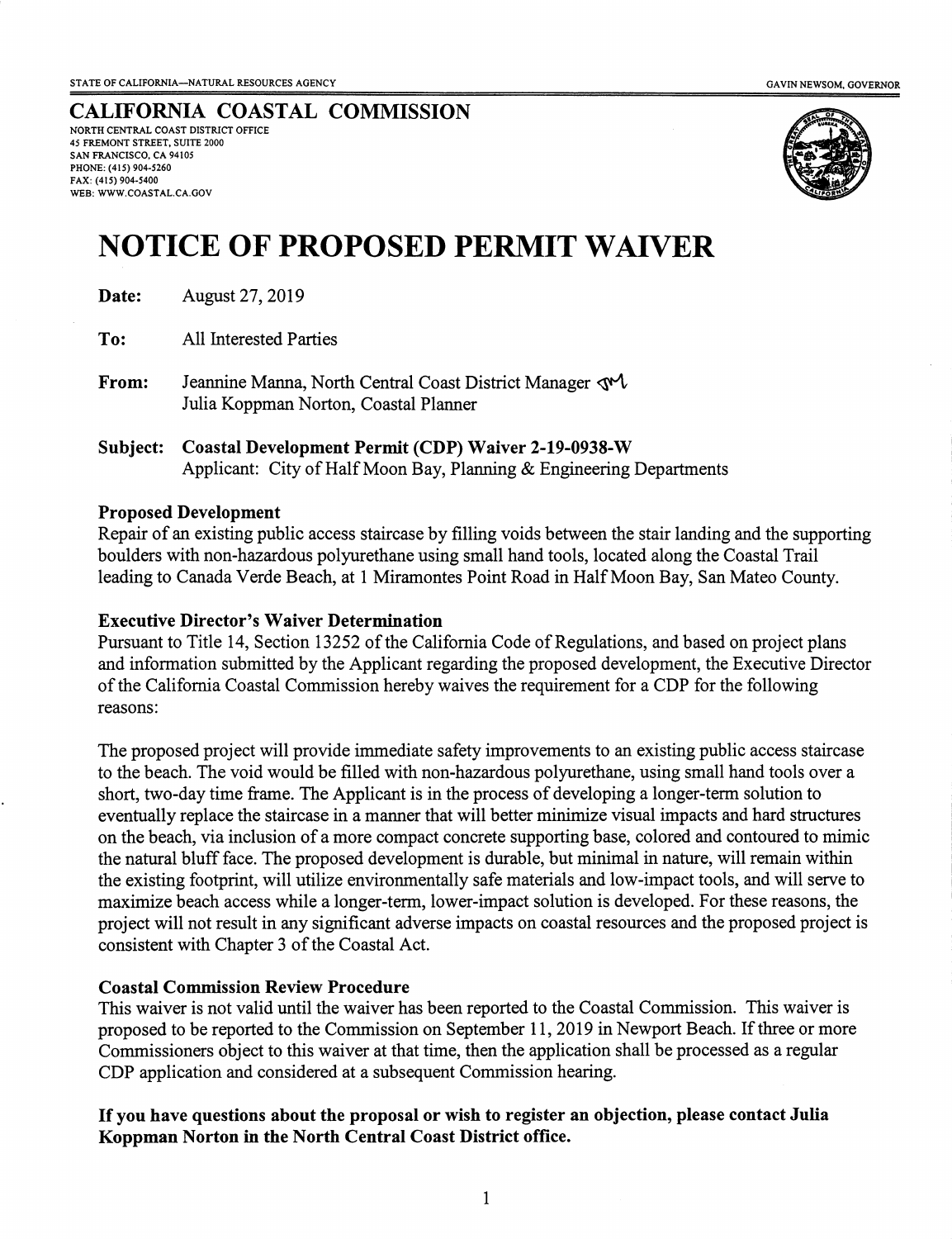STATE OF CALIFORNIA—NATURAL RESOURCES AGENCY GAVINNEWSOM, COVERNOR CONTROLLED AND SAVIN NEWSOM, COVERNOR

CALIFORNIA COASTAL COMMISSION NORTH CENTRAL COAST DISTRICT OTFICE 45 FREMONT STREET, SUITE 2000 SAN FRANCISCO, CA 94105 PHONE: (415) 904-5260 FAX; (415) 90a-5400 WEB: WWW.COASTAL.CA.GOV



### NOTICE OF PROPOSED PERMIT WAIVER

|  | Date: | August 27, 2019 |
|--|-------|-----------------|
|--|-------|-----------------|

To: All lnterested Parties

From: Jeannine Manna, North Central Coast District Manager Sara Pfeifer, Coastal Planner

Subject: Coastal Development Permit (CDP) Waiver 2-19-0973-W Applicant: Kings Point LLC, SGS Partners LLC, Portola Beach LLC

### Proposed Development

Routine trash collection conducted by an all-terrain vehicle (ATy) on a 1,000 linear foot path of dry sandy beach, and placement of 3 educational signs and 9 trash receptacles adjacent to the existing parking lot at Dillon Beach in Marin County.

### Executive Director's Waiver Determination

Pursuant to Title 14, Section 13238 of the California Code of Regulations, and based on project plans and information submitted by the Applicant regarding the proposed development, the Executive Director of the Califomia Coastal Commission hereby waives the requirement for a CDP for the following reasons:

The proposed after-the-fact project will authorize once-daily debris clean-up during the high season and on an as-needed basis during the off season, not to exceed once daily until the fall of 2020 while a more comprehensive long-term management plan is developed. Educational signage will provide instructions for beach users on responsible waste management practices, while the 9 waste receptacles will allow for adequate litter disposal. Best management practices include limited ATV travel speeds and adequate buffers from tidal areas and dune habitat. The proposed maintenance activities are subject to Executive Director review for consistency with the Coastal Act and ongoing assurance that adverse impacts to coastal resources are avoided, and authorization for such project activities may be withdrawn at the Executive Director's discretion if Coastal Act inconsistencies or adverse impacts are found. As proposed, the project will not have significant adverse impacts on coastal resources, including on public access, water quality and marine resources, and is therefore consistent with the Coastal Act.

### Coastal Commission Review Procedure

This waiver is not valid until it has been reported to the Coastal Commission. This waiver is proposed to be reported to the Commission on Wednesday, September 11, 2019, in Newport Beach. If four or more Commissioners object to this waiver at that time, then the application shall be processed as a regular CDP application.

### Ifyou have any questions about the proposal or wish to register an objection, please contact Sara Pfeifer in the North Central Coast District office.